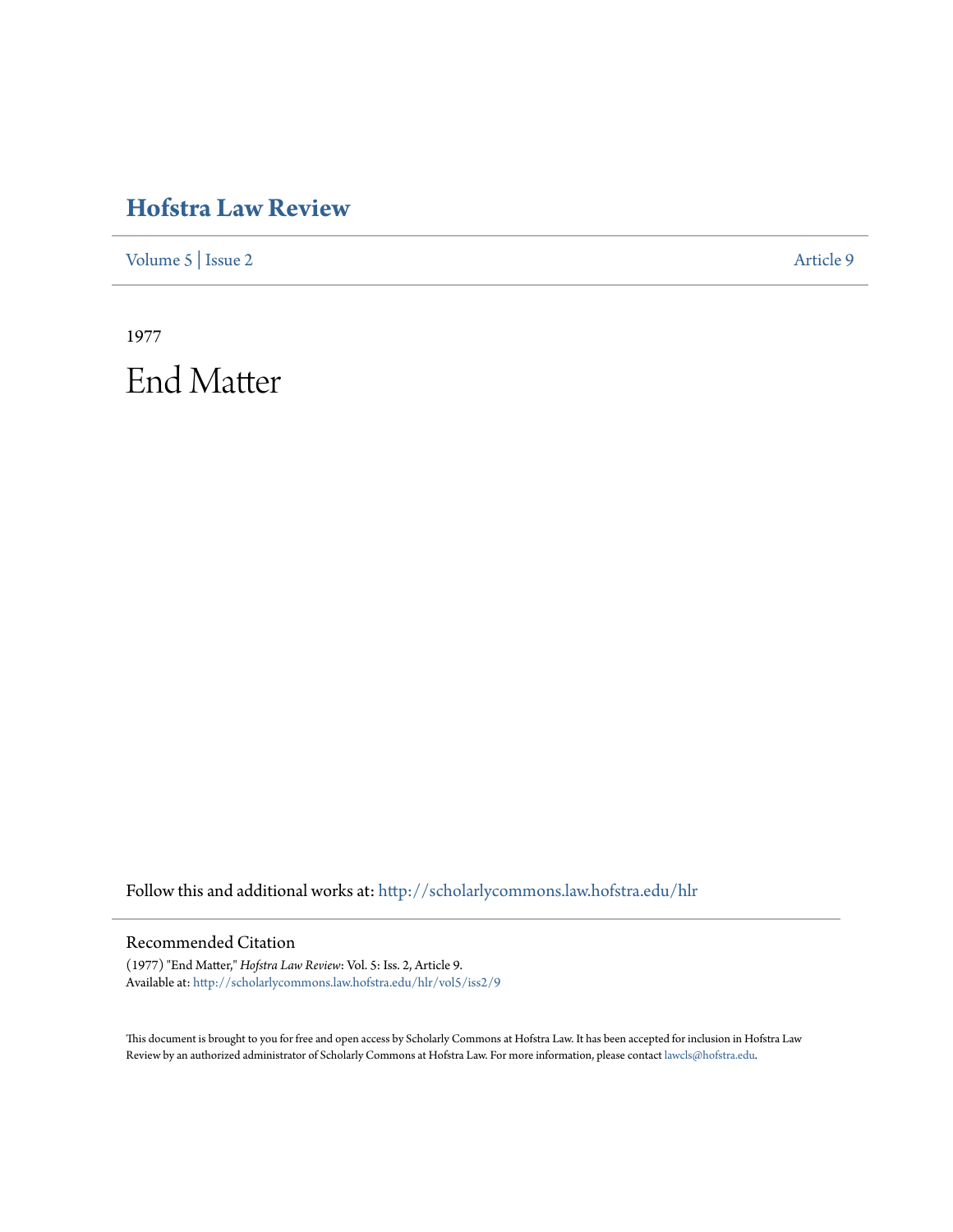contracting to the extension of program and company ages but commit actifs which their reparact vits art examilies and to